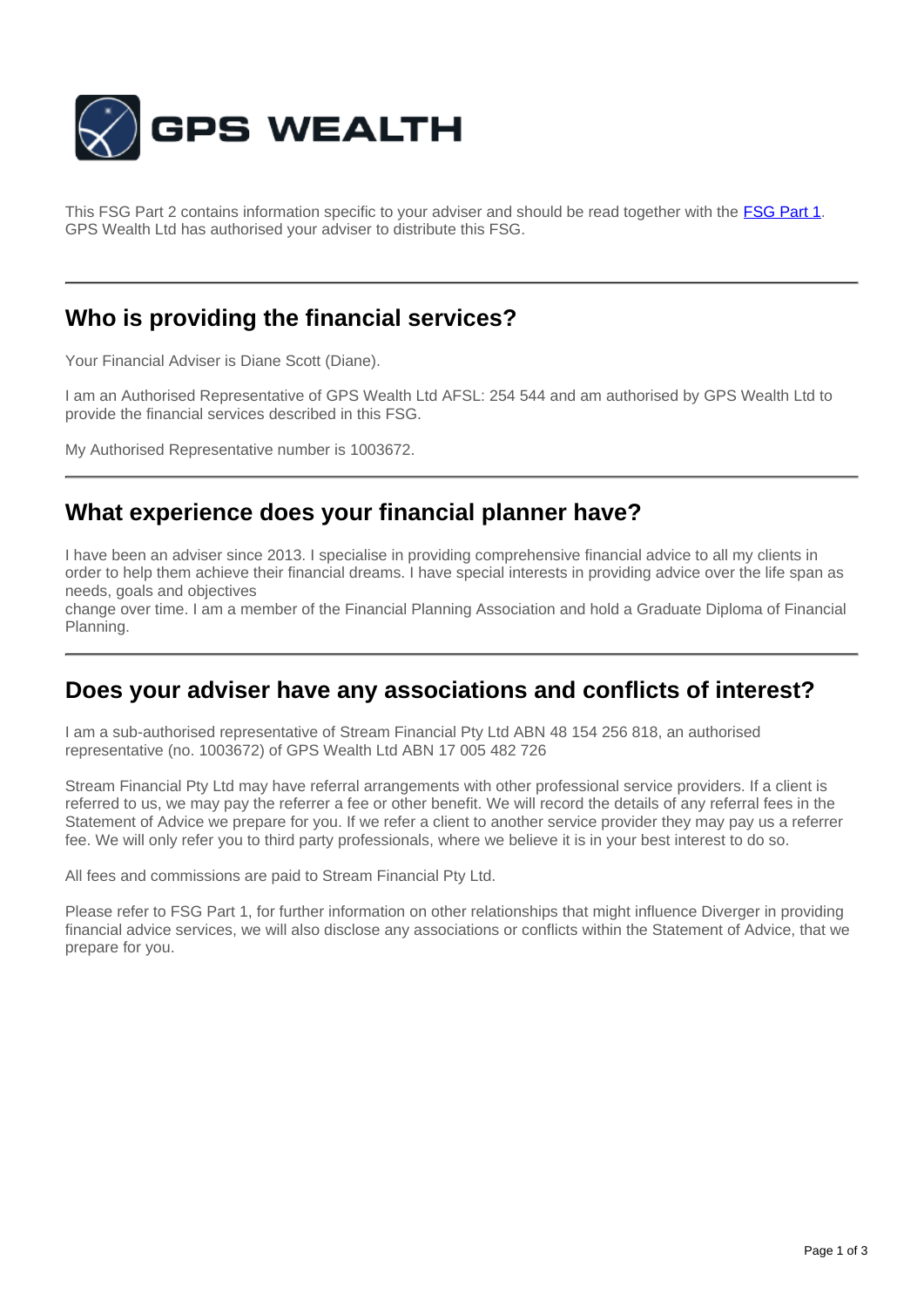# **What qualifications has your adviser completed?**

**Qualification Name**

Margin Lending - Kaplan Grad Dip Of FP- Kaplan Professional

## **Authorised Products and Services**

**I am authorised in the following products and services:** Deposit and Payment Products – Basic Deposit Products Government Debentures, Stocks or Bonds Investment Life Insurance and Life Risk Insurance Products Managed Investment Schemes including IDPS Retirement Savings Accounts **Securities** Standard Margin Lending Facilities Superannuation